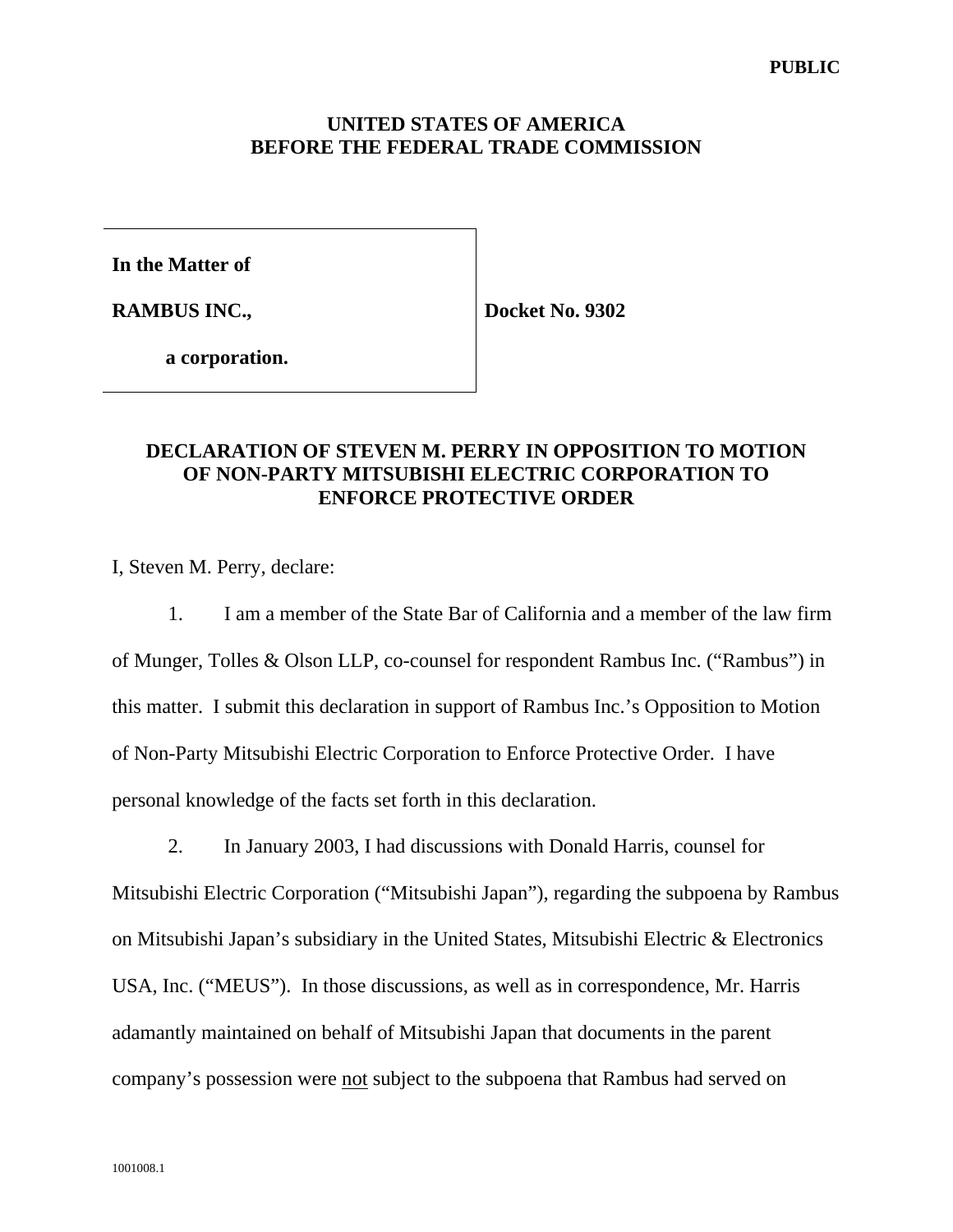MEUS. Mr. Harris told me that Mitsubishi Japan was unwilling to create any precedent by acknowledging in any way that a litigant could obtain documents located in the files of the Japanese parent by serving a subpoena upon the U.S. subsidiary. Mr. Harris stated that it was Mitsubishi Japan's position that Rambus's subpoena had never been, and could never be, served on Mitsubishi Japan or enforced upon it. Mr. Harris stated that Mitsubishi Japan would not provide any documents as a result of the subpoena or in connection with any discovery process.

 3. Given Mitsubishi Japan's refusal to acknowledge that its files were available to be produced in "discovery," I asked Mr. Harris in a letter dated January 22, 2003 whether the Japanese parent company would voluntarily provide to Rambus certain documents. The categories of documents listed in my letter differ in several respects from those sought in the subpoena that Rambus had served on MEUS. A true and correct copy of my January 22, 2003 letter is attached as Exhibit A.

 4. After further discussion, Mr. Harris agreed on behalf of Mitsubishi Japan voluntarily to provide certain documents to Rambus. On February 18, 2003, I received a letter from Mr. Harris stating that he was shipping to me "documents voluntarily produced by Mitsubishi Electric Corporation ("MELCO") in response to your letter request." A true and correct copy of Mr. Harris's letter is attached as Exhibit B.

 5. Mr. Harris's letter does not suggest that he or Mitsubishi Japan was providing documents in response to any subpoena, nor does his letter concede or state that the Japanese parent company was invoking the protection of the U.S. judicial process or agency process in any way. I understood at the time that Mr. Harris had taken that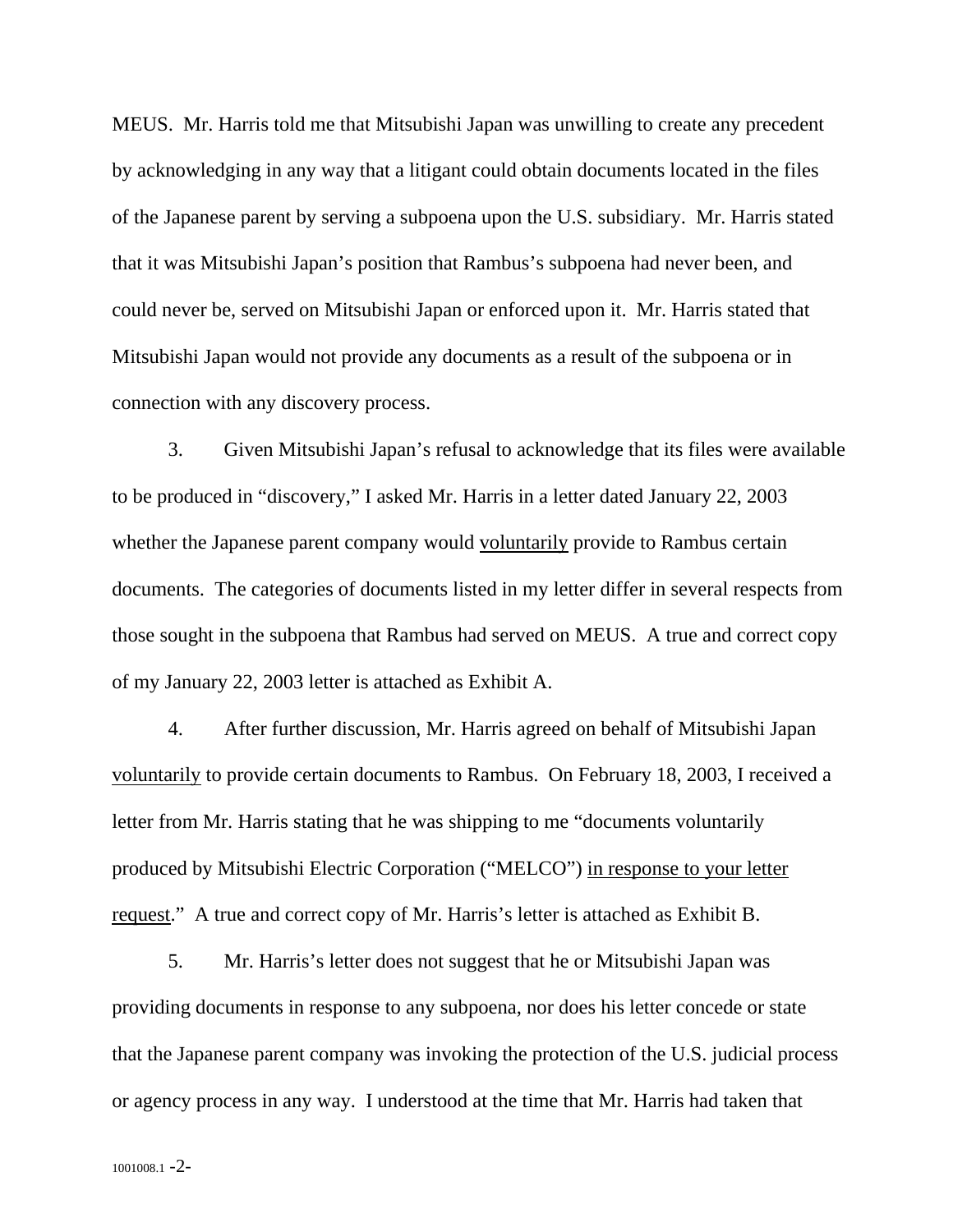position very deliberately, consistent with his position about the lack of agency or court jurisdiction over the Japanese parent's documents. I subsequently received several boxes of documents from Mr. Harris. The documents that were provided to me bore no confidentiality designation of any kind.

I declare under penalty of perjury that the foregoing is true and correct.

 $\overline{a}$ 

Executed on April \_\_ , 2003 at Los Angeles, California.

Steven M. Perry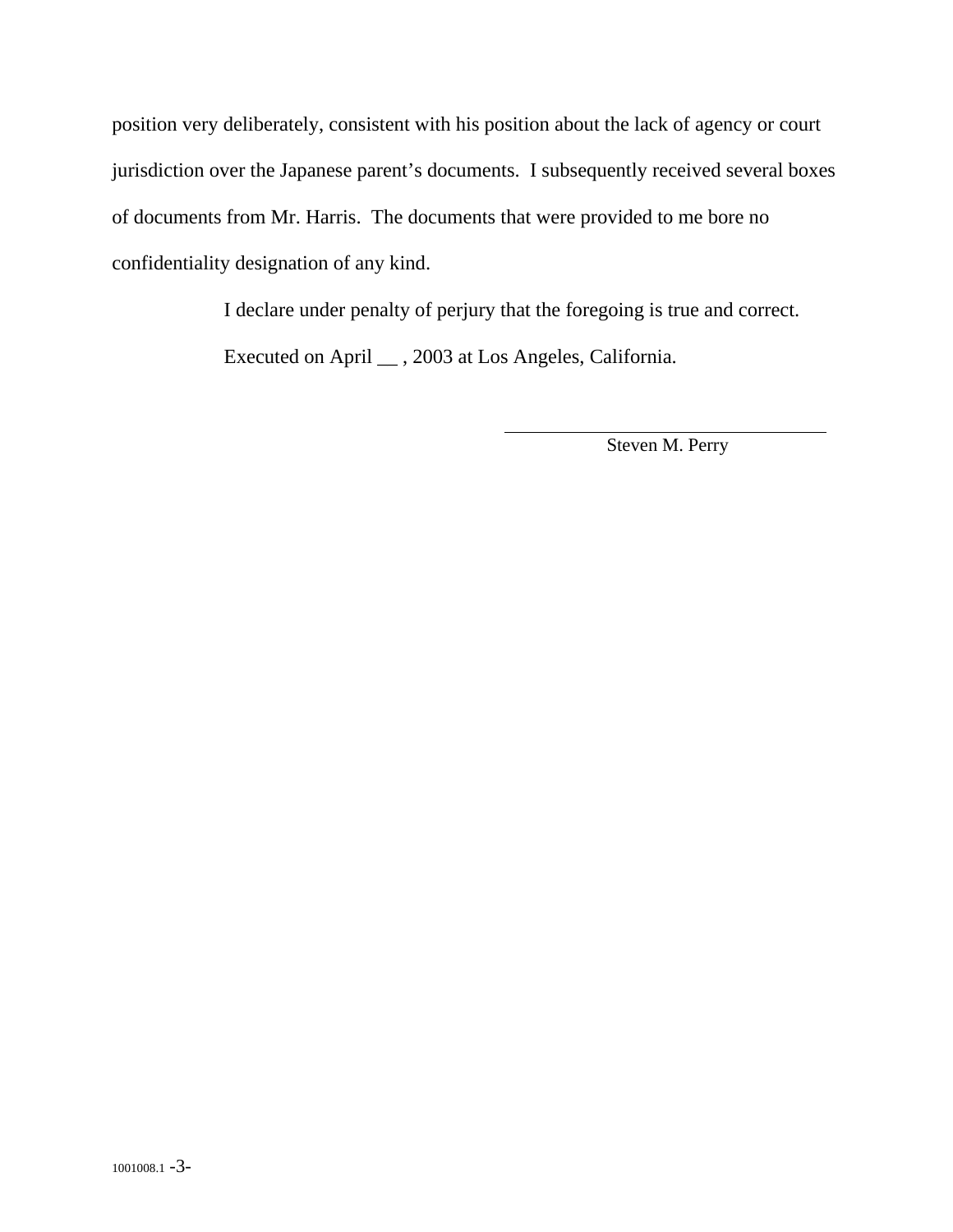#### **PROOF OF SERVICE BY FACSIMILE/FEDERAL EXPRESS**

I am employed in the County of Los Angeles, State of California. I am over the age of 18 and not a party to the within action. My business address is 355 South Grand Avenue, 35th Floor, Los Angeles, California 90071-1560

 On April 19, 2004, I served the foregoing document described as: **DECLARATION OF STEVEN M. PERRY IN OPPOSITION TO MOTION OF NON-PARTY MITSUBISHI ELECTRIC CORPORATION TO ENFORCE PROTECTIVE ORDER** on the designated parties in this action by having a true copy thereof transmitted by facsimile machine to the number listed below. I caused the facsimile machine to print a record of the transmission, a copy of which is attached to this declaration.

 On April 19, 2004, I also served a copy of the aforementioned document on the designated parties in this action by Federal Express overnight courier service. I am "readily familiar" with the firm's practice of collection and processing correspondence for delivery to an employee of Federal Express. Under that practice it would be delivered to an employee of Federal Express on that same day at Los Angeles, California with charges to be billed to Munger, Tolles & Olson's account for delivery to the office of the addressee on December 30, 2002 in the ordinary course of business.

### **By Facsimile and FedEx**

Geoffrey Oliver, Esq. Malcolm L. Catt, Esq. Federal Trade Commission 601 New Jersey Avenue Washington, D.C. 20001 **Facsimile: 202-326-3496 By Facsimile and FedEx**

### **By Facsimile and FedEx**

Richard B. Dagen, Esq. Federal Trade Commission 601 Pennsylvania Avenue, N.W. Room 6223 Washington, D.C. 20580 **Facsimile: 202-326-3496**

Executed on April 19, 2004, at Los Angeles, California.

I declare that I am employed in the office of a member of the bar of this court at whose direction the service was made.

I declare under penalty of perjury under the laws of the United States that the foregoing is true and correct.

Eunice Ikemoto

\_\_\_\_\_\_\_\_\_\_\_\_\_\_\_\_\_\_\_\_\_\_\_\_\_\_\_\_\_\_